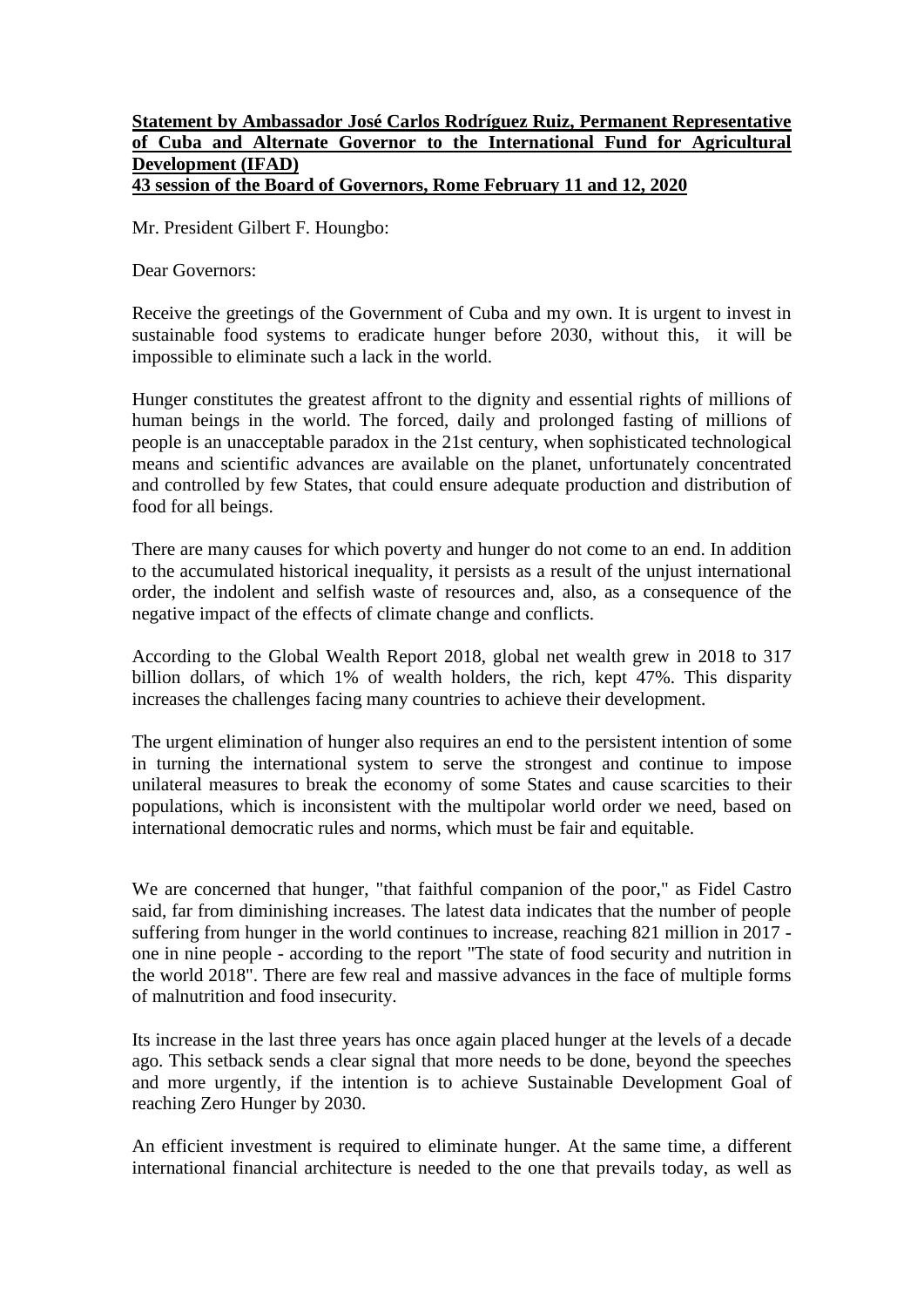patterns of sustainable production and consumption. The global scenario, marked by uncertainty, also affects volatility and the level of food prices.

According to FAO, feeding 9 billion people by 2050 will require a 70% increase in current food production. There is a lot of work to be done to make sure we don't leave anyone behind on the road to achieve the SDG goals for food security and better nutrition.

Mr President:

Allow me to refer to the efforts of Cuba in its work to maintain food security, in the midst of considerable adversities, and for the implementation of the Sustainable Development Goals.

We have significant strengths in Cuba for food production: the will and political responsibility of the State, the technical knowledge and the scientific potential of the nation. The Constitution adopted in 2019, reafirms the right of all people to food. We consider food security as a key factor for national security.

Agriculture, like the rest of the country's economy, is open to foreign investment, which we consider strategic.

The past 2019 was a very difficult year for the economy of the country, mainly due to the resurgence in the application of the restrictive measures of the economic, commercial and financial blockade imposed by the United States for six decades against the people of Cuba.

The affectations that the sectors of the Food Industry and of the Agriculture by this cause registered in the last year amount to 413 million 793 thousand 100 dollars, which meant an increase of 66 million 195 thousand 100 dollars with respect to the previous period.

Despite the priority given by the Government to protect agriculture with the supply of fuels, only 71% of the approved diesel has been delivered and, in addition, national inputs for agricultural production have been affected by lack of raw materials. The lack of main incomes during this year caused the insufficiency of fertilizers, which generated affectations between 15 and 45% of the planted areas, mainly in products such as rice, coffee, beans, corn, bananas and tomatoes.

Despite the difficulties, my country will continue to work for its sustainable development.

Cuba has formed the national mechanism for the articulation of the SDGs, the National Group for the Implementation of the 2030 Agenda, chaired by the Ministry of Economy and Planning and integrated by 39 national organizations and entities, five organizations and nine research centers.

The plan for compliance with the SDGs corresponds to the National Economic and Social Development Plan of the country, in which food security is a priority.